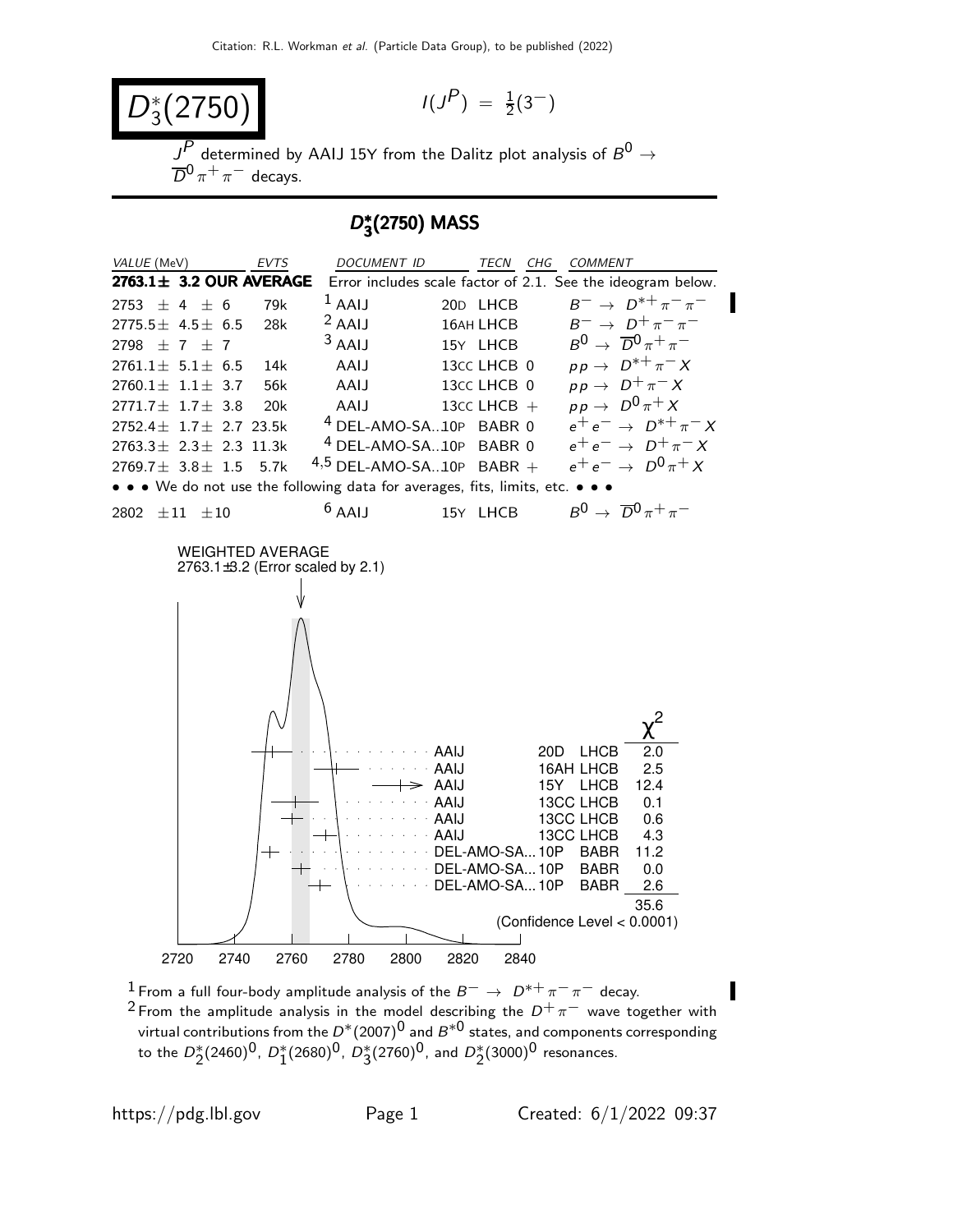3 Modeling the  $\pi^+\pi^-$  S-wave with the Isobar formalism.

<sup>4</sup> The states observed in the  $D^*\pi$  and  $D\pi$  final states are not necessarily the same.

 $\frac{5}{6}$  At a fixed width of 60.9 MeV.

6 Modeling the  $\pi^+ \pi^-$  S-wave with the K-matrix formalism.

 $D_{3}^{*}(2750)$  MASS (MeV)

# D<sup>∗</sup>  $\frac{2}{3}(2750)$  WIDTH

| VALUE (MeV)                                                                                              | <b>EVTS</b> | DOCUMENT ID                     | TECN<br>CHG      | <b>COMMENT</b>                                 |  |
|----------------------------------------------------------------------------------------------------------|-------------|---------------------------------|------------------|------------------------------------------------|--|
| 66 $\pm$ 5 OUR AVERAGE                                                                                   |             |                                 |                  |                                                |  |
| $\pm 10$ $\pm 14$<br>66                                                                                  | 79k         | $1$ AAIJ                        | 20D LHCB         | $B^{-} \to D^{*+} \pi^- \pi^-$                 |  |
| $95.3 + 9.6 + 34.0$                                                                                      | 28k         | $2$ AAIJ                        | 16AH LHCB        | $B^ \rightarrow$ $D^+\pi^-\pi^-$               |  |
| $105 + 18 + 24$                                                                                          |             | $3$ AAIJ                        | 15Y LHCB         | $B^0 \rightarrow \overline{D}{}^0 \pi^+ \pi^-$ |  |
| $74.4 + 3.4 + 37.0$                                                                                      | 14k         | AAIJ                            | 13CC LHCB 0      | $pp \rightarrow D^{*+} \pi^- X$                |  |
| $74.4 + 3.4 + 19.1$                                                                                      | 56k         | AAIJ                            | 13CC LHCB 0      | $pp \rightarrow D^+\pi^- X$                    |  |
| $66.7 + 6.6 + 10.5$                                                                                      | 20k         | AAIJ                            | 13 $cc$ LHCB $+$ | $pp \rightarrow D^0 \pi^+ X$                   |  |
| $71 + 6 + 11$                                                                                            | 23.5k       | <sup>4</sup> DEL-AMO-SA10P BABR |                  | $e^+e^- \rightarrow D^{*+}\pi^-X$              |  |
| $60.9 \pm 5.1 \pm 3.6$                                                                                   | 11.3k       | <sup>4</sup> DEL-AMO-SA10P BABR |                  | $e^+e^- \rightarrow D^+\pi^-X$                 |  |
| • • • We do not use the following data for averages, fits, limits, etc. • • •                            |             |                                 |                  |                                                |  |
| $154 \pm 27 \pm 16$                                                                                      |             | $5$ AAIJ                        | 15Y LHCB         | $B^0 \rightarrow \overline{D}^0 \pi^+ \pi^-$   |  |
| <sup>1</sup> From a full four-body amplitude analysis of the $B^- \to D^{*+} \pi^- \pi^-$ decay.         |             |                                 |                  |                                                |  |
| <sup>2</sup> From the amplitude analysis in the model describing the $D^+\pi^-$ wave together with       |             |                                 |                  |                                                |  |
| virtual contributions from the $D^*(2007)^0$ and $B^{*0}$ states, and components corresponding           |             |                                 |                  |                                                |  |
| to the $D_2^*(2460)^0$ , $D_1^*(2680)^0$ , $D_3^*(2760)^0$ , and $D_2^*(3000)^0$ resonances.             |             |                                 |                  |                                                |  |
| <sup>3</sup> Modeling the $\pi^+\pi^-$ S-wave with the Isobar formalism.                                 |             |                                 |                  |                                                |  |
| <sup>4</sup> The states observed in the $D^* \pi$ and $D \pi$ final states are not necessarily the same. |             |                                 |                  |                                                |  |

 $^5$  Modeling the  $\pi^+\pi^-$  *S*-wave with the K-matrix formalism.

# D<sup>∗</sup>  $^\ast_3$ (2750) DECAY MODES

|                             | Mode                       | Fraction $(\Gamma_i/\Gamma)$ |
|-----------------------------|----------------------------|------------------------------|
| $\perp$ 1                   | $D \pi$                    | seen                         |
| $\Gamma_2$                  | $D^+\pi^-$<br>$D^0\pi^\pm$ | seen                         |
| $\Gamma_3$                  |                            | seen                         |
| $\frac{\Gamma_4}{\Gamma_5}$ | $D^*\pi$<br>$D^{*+}\pi^-$  | seen                         |
|                             |                            | seen                         |

# D<sup>∗</sup> 3 (2750) BRANCHING RATIOS

| $\Gamma(D^+\pi^-)/\Gamma(D^{*+}\pi^-)$ |             |                                                                                                        |      |         | $\Gamma_2/\Gamma_5$ |
|----------------------------------------|-------------|--------------------------------------------------------------------------------------------------------|------|---------|---------------------|
| <i>VALUE</i>                           | <i>EVTS</i> | DOCUMENT ID                                                                                            | TECN | COMMENT |                     |
| $0.42 \pm 0.05 \pm 0.11$               | 34.8k       | <sup>1</sup> DEL-AMO-SA10P BABR $e^+e^- \rightarrow D^{(*)+}\pi^- X$                                   |      |         |                     |
|                                        |             | <sup>1</sup> The states observed in the $D^*\pi$ and $D\pi$ final states are not necessarily the same. |      |         |                     |

# D<sup>∗</sup>  $_3^\ast$ (2750) POLARIZATION AMPLITUDE A $_D$